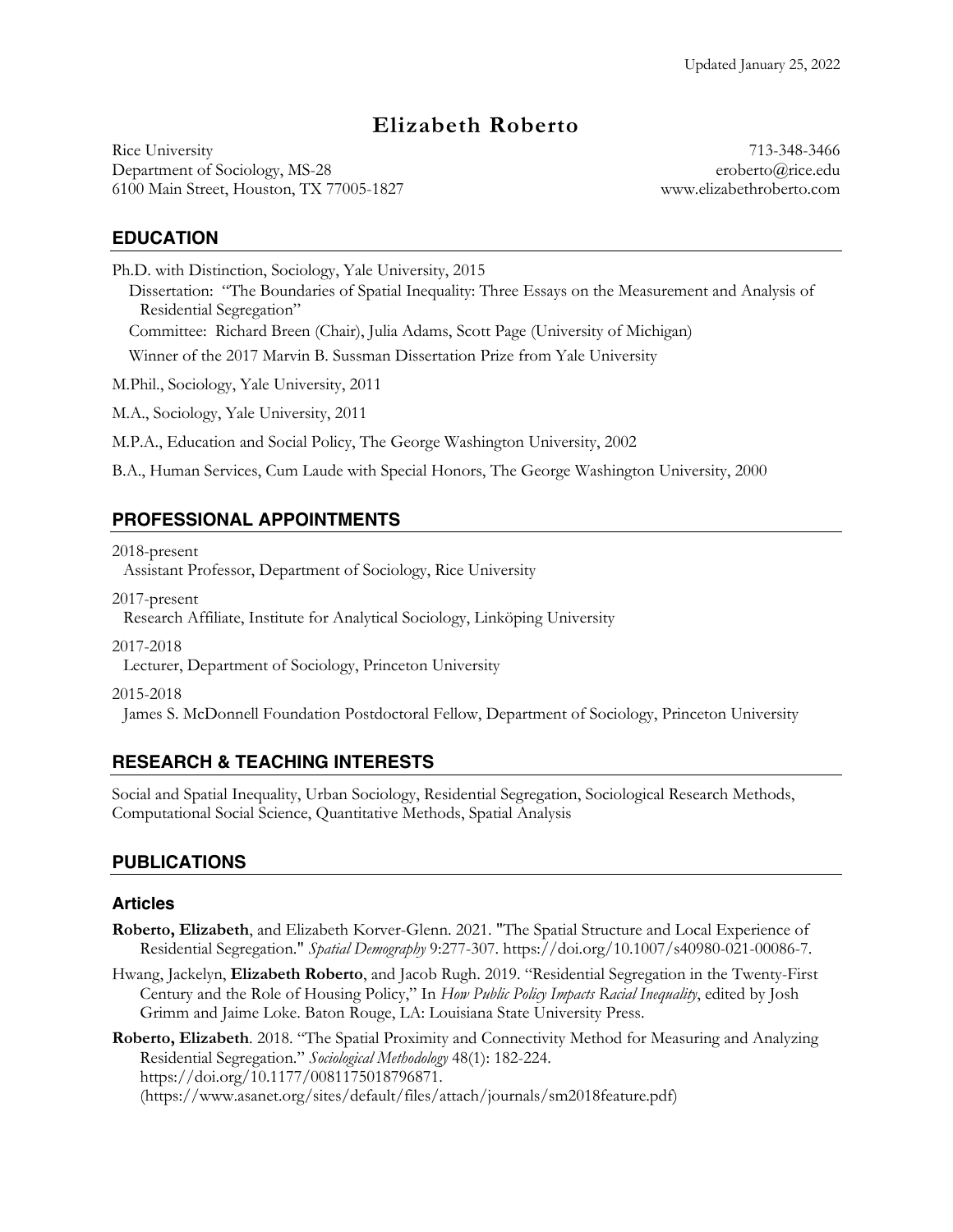- **Roberto, Elizabeth**, Anthony A. Braga, and Andrew V. Papachristos. 2018. "Closer to Guns: The Role of Street Gangs in Facilitating Access to Illegal Firearms." *Journal of Urban Health* 95(3): 372-382.
- Papachristos, Andrew V., Christopher Wildeman, and **Elizabeth Roberto**. 2015. "Tragic, but Not Random: The Social Contagion of Nonfatal Gunshot Injuries." *Social Science & Medicine* 125: 139-150.

#### **Under Review & In Progress** *CONDER (\* indicates student collaborator)*

- Hwang, Jackelyn, **Elizabeth Roberto**, Francine I. Stephens\*, and Jacob Rugh. "Integrating or Segregating? Gentrification, Black Exceptionalism, and the Changing Structure of Segregation." [Revise and  Resubmit, *American Sociological Review*]
- **Roberto, Elizabeth**. "The Divergence Index: A Decomposable Measure of Segregation and Inequality." <https://arxiv.org/abs/1508.01167>
- Korver-Glenn, Elizabeth, **Elizabeth Roberto**, and Leah Binkovitz\*. "Barriers and Boundaries: Built Environments, Meaning-Making, and Race-and-Income Segregation."
- **Roberto, Elizabeth**, and Jackelyn Hwang. "Barriers to Integration: Physical Boundaries and the Spatial Structure of Residential Segregation." <https://arxiv.org/abs/1509.02574>
- **Roberto, Elizabeth**, Santiago Segarra, Yu Zhu\*, and Maria Riolo. "Constructing Segregation: Examining Social and Spatial Division in Road Networks."

#### **Essays and Reports**

- States. Washington, D.C.: The Brookings Institution. **Roberto, Elizabeth**. 2008. Commuting to Opportunity: The Working Poor and Commuting in the United
- **Roberto, Elizabeth**. 2008. Highlights of the 2006 National Census of Ferry Operators. Washington, D.C.: U.S. Bureau of Transportation Statistics.
- Chien, **Elizabeth Roberto**. 2007. "Introduction" in *Compendium on Congestion: Issues and Analyses Across*  Jeffery Memmott, Bruce Goldberg, Scott M. Dennis, Ken Notis, Deborah Johnson, Steve Beningo, David *Modes*. Washington, D.C.: U.S. Bureau of Transportation Statistics.
- U.S. Bureau of Transportation Statistics. 2007. *Significant Accomplishments Report 2007*. Washington, D.C.
- Bose, Jonaki, Lee Giesbrecht, Joy Sharp, Jeffery Memmott, Maha Khan, and **Elizabeth Roberto**. 2004. "A Picture of Long-Distance Travel Behavior of Americans Through Analysis of the 2001 National Household Travel Survey," in the proceedings of the *National Household Travel Survey Conference: Understanding Our Nation's Travel*. Washington, D.C.: Transportation Research Board of the National Academies.
- U.S. Government Accountability Office. 2004. Transportation-Disadvantaged Seniors: Efforts to Enhance Senior Mobility Could Benefit from Additional Guidance and Information, GAO-04-971. Washington, D.C.
- **Roberto, Elizabeth**. 2003. *Commuting Expenses: Disparity for the Working Poor*. Washington, D.C.: U.S. Bureau of Transportation Statistics.

#### **RESEARCH GRANTS & FELLOWSHIPS**

#### **Awarded**

- 2021. "Understanding and Overcoming Data Biases to Enable More Equitable and Reliable Flood Alert." National Academies of Sciences, Engineering, and Medicine's Gulf Research Program. Jamie Padgett (PI), **Elizabeth Roberto**, Bill Fulton, Phil Bedient, and Devika Subramanian. \$300,000.
- University Race and Anti-Racism Research Fund. Farès el-Dahdah (PI), Jennifer Bratter, Jeffrey Fleisher, 2020-2021. "Black Life in Houston: An Atlas of Racial Inequity, Displacement, and Integration." Rice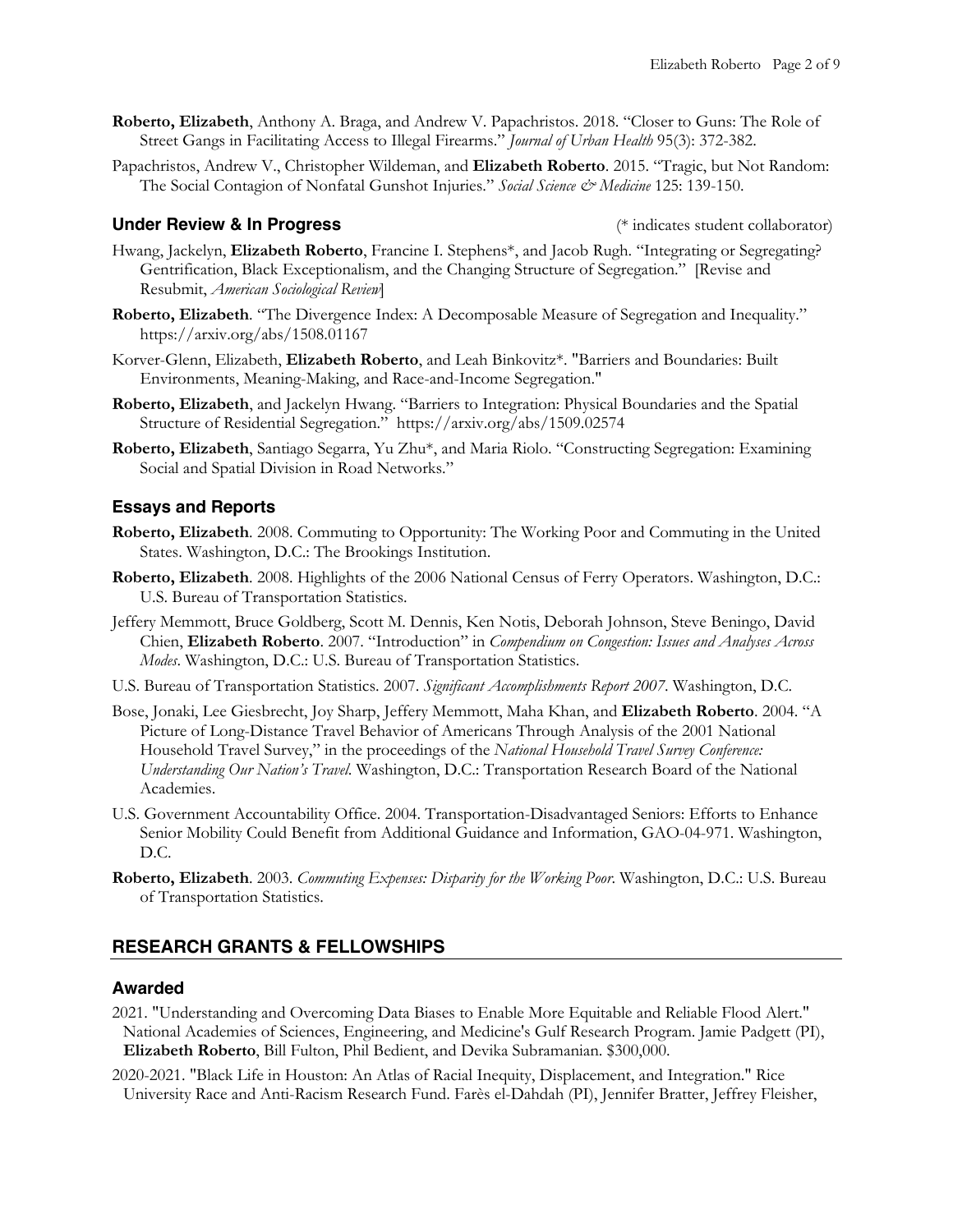Fabiola Lopez-Duran, Molly Morgan, Brian Ridel, **Elizabeth Roberto**, Moshe Vardi, Fay Yarbrough, Nicole Waligora-Davis, Lora Wildenthal. \$65,000.

- 2020-2022. "Social Inequalities In Houston's Environmental Adaptation: A Longitudinal-Comparative Study Of People & Places In The Federal Buyout Program." Rice University BRIDGE Seed Grant. Jim Elliott (PI), David Alexander, Phil Bedient, Bill Fulton, Jamie Padgett, **Elizabeth Roberto**. \$50,000.
- 2019-2021. "Urban Graph Theory: Designing New Methods to Study Road Networks, Residential Segregation, and Urban Change." Rice University InterDisciplinary Excellence Awards. **Elizabeth Roberto**  (PI), Santiago Segarra, James Elliott, and Farès el-Dahdah. \$74,505.
- for Environment, Agricultural Sciences and Spatial Planning (FORMAS). Proposal No. 2018-01403. Sarah Valdez (PI), **Elizabeth Roberto**, and Elizabeth Korver-Glenn. 2,816,927 SEK [310,000 USD]. 2019-2021. "The Role of the Built Environment in Immigrant Integration." The Swedish Research Council
- and **Elizabeth Roberto**. \$7,800. 2018-2021. "The Spatial Structure of Income Segregation by Race, Ethnicity, and Nativity in Houston." American Sociological Association Fund for the Advancement of the Discipline. Elizabeth Korver-Glenn
- 2015-2018. "The Spatial Dynamics of Social Inequality in U.S. Cities." James S. McDonnell Foundation Postdoctoral Fellowship Award in Studying Complex Systems. **Elizabeth Roberto** (PI). \$200,000.

### **Pending**

 2021. "Community-Oriented Stormwater Infrastructure (COSI): Rethinking Flood Hazard Mitigation for the Philip Bedient, and **Elizabeth Roberto**. \$50,000. Sunnyside Neighborhood on Sims Bayou." Rice University Sustainable Futures Fund. Maggie Tsang (PI),

### **Applied**

- 2021. "Advancing Smart Resilience through Situational Awareness in Flood Affected Communities." National Science Foundation. Jamie Padgett (PI), Danielle King, Devika Subramanian, Philip Bedient, David Retchless, **Elizabeth Roberto**, and Nick Fang.
- 2020. "Towards a Neighborhood-Scale Pilot of Smart Situational Awareness for Enhanced Flood Resilience." National Science Foundation. Jamie Padgett (PI), Jamie E. Padgett, Marissa Aho, **Elizabeth Roberto**, Kyle Shelton, and Devika Subramanian.
- Division in Houston, Texas." Rice University BRIDGE Seed Grant Proposal. **Elizabeth Roberto** (PI). 2020. "Constructing Inequality: Examining the Patterns, Processes, and Experiences of Social and Spatial \$49,820.
- 2018. "Urban Graph Theory: Designing New Methods to Study Road Networks, Residential Segregation, and Urban Change." Rice University InterDisciplinary Excellence Awards. **Elizabeth Roberto** (PI), Santiago Segarra, and James Elliott. \$74,505.
- 2018. "The Role of the Built Environment in Immigrant Integration." National Research Programme for Sustainable Spatial Planning, FORMAS Sweden. 2018. Sarah Valdez (PI), **Elizabeth Roberto**, and Elizabeth Korver-Glenn. 4,607,683 SEK [573,380 USD].
- 2018. "The Role of the Built Environment in Immigrant Integration." FORTE: Swedish Research Council Glenn. 4,997,691 SEK [634,956 USD]. for Health, Working Life and Welfare. 2018. Sarah Valdez (PI), **Elizabeth Roberto**, and Elizabeth Korver-
- Sage Foundation Social Inequality Program. 2017. **Elizabeth Roberto** (PI) and Elizabeth Korver-Glenn. 2017. "The Spatial Structure of Income Segregation by Race, Ethnicity, and Nativity in Houston." Russell \$49,776.
- 2017. "The Spatial Structure of Segregation in Copenhagen and Houston." Kraks Fond. 2017. **Elizabeth Roberto** (PI) and Elizabeth Korver-Glenn.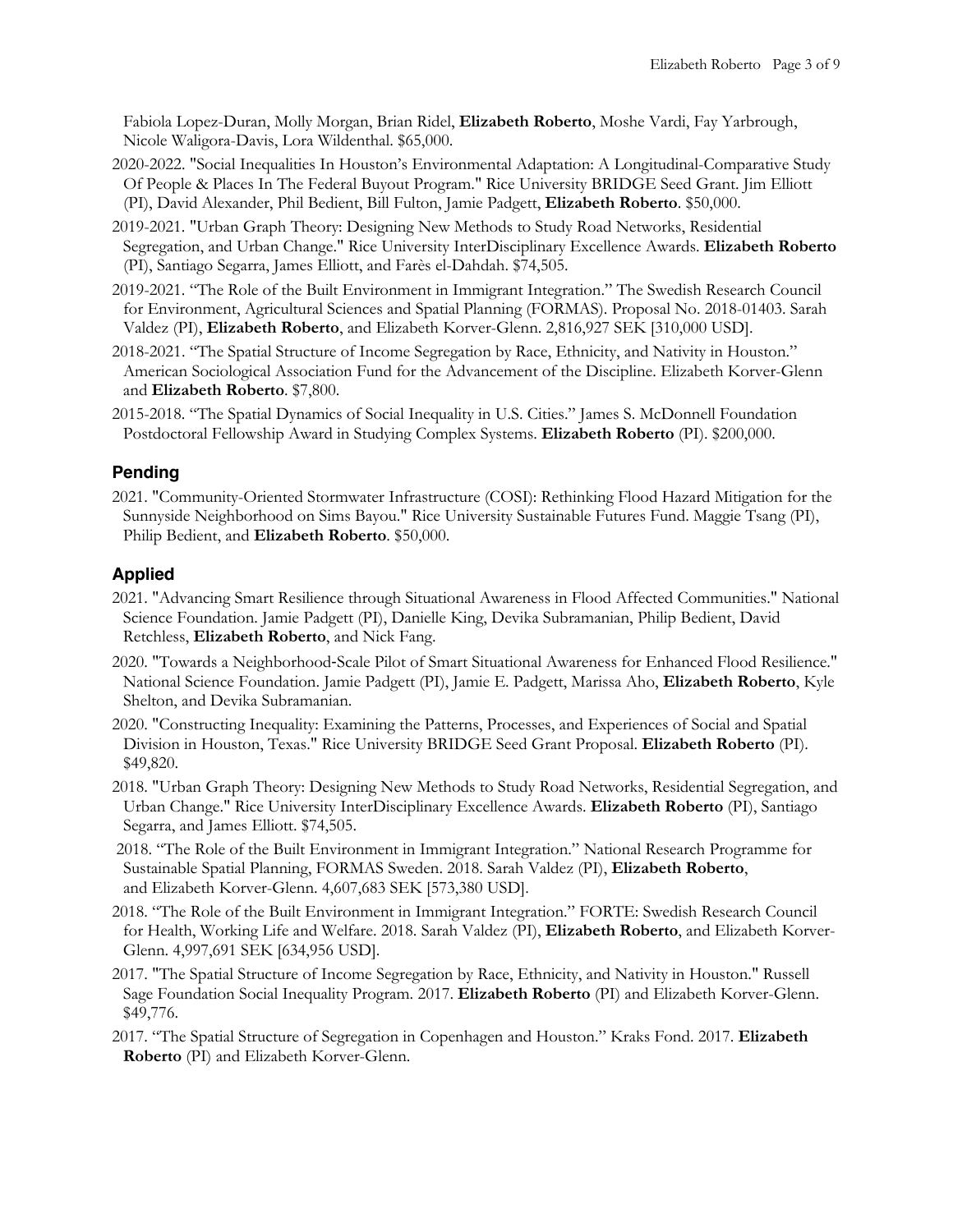- 2017. "The Relationship between Residential Segregation, Migration, and the Built Environment." Swedish Research Council (Vetenskapsrådet). **Elizabeth Roberto** (PI) and Sarah Valdez. 5,011,549 SEK [555,752 USD].
- 2017. "Constructing the City: A Crowdsourced Historical GIS of Urban Change." Princeton University Center for Digital Humanities Project Grant. 2017. **Elizabeth Roberto** (PI).
- 2016. "Institutionalized Boundaries and the Spatial Structure of Residential Segregation." Russell Sage Foundation Special Initiative on Computational Social Science. 2016. **Elizabeth Roberto** (PI). \$50,000.

## **AWARDS AND HONORS**

 2017, Marvin B. Sussman Dissertation Prize, Yale University 2008-2015, Yale Club of New Haven Scholarship

2011-2014, Social Science History Association Tilly Travel Award

2012-2013, University Dissertation Fellowship, Yale University

2012, Dissertation Advancement Grant, Department of Sociology, Yale University

2008-2012, Graduate School of Arts and Sciences Fellowship, Yale University

2011, George M. Camp Ph.D. Grant, Department of Sociology, Yale University

2010, American Sociological Association Travel Award Grant supported by the National Science Foundation

 2002, Community Service Award, School of Public Policy and Public Administration, The George Washington University

2002, Distinguished Graduate Teaching Assistant Award (Finalist), The George Washington University

1996-2000, Presidential Academic Scholarship, The George Washington University

1998-2000, Mary Ellen Caplin Scholarship, The George Washington University

1998, Excellence in Peer Leadership Award, The George Washington University

### **INVITED TALKS AND PANELS**

 The Spatial Proximity and Connectivity Method for Measuring and Analyzing Residential Segregation 2019, Santa Fe Institute, Graduate Workshop in Computational Social Science Alumni Conference, June 14 2018, Santa Fe Institute, Extending the Reach of Info-Metrics to Dynamics and Non-Hierarchical 2018, Princeton University, McGraw Center for Teaching and Learning, March 6 Barriers to Integration: Institutionalized Boundaries and the Spatial Structure of Residential Segregation (with 2017, Santa Fe Institute, Postdocs in Complexity Conference, July 12 2017, Princeton University, Princeton-Mellon Initiative Urban Futures Colloquium, April 21 2016, Princeton University, Quantitative Social Science Colloquium, December 9 The Boundaries of Spatial Inequality: Three Essays on the Measurement and Analysis of Residential 2017, Yale University, Marvin B. Sussman Dissertation Award Lecture, April 18 Panel on Data and Methodological Issues 2016, Brown University, Population Studies and Training Center, Workshop on Urban Inequality: Longitudinal, Multilevel, and Spatial Approaches, November 11 The Spatial Context of Residential Segregation 2018, Rice University, Machine Learning Lunch Seminar, August 22 Information Theory and the Sociological Study of Social and Spatial Inequality Complex Systems, March 15 Teaching Data Visualization Jackelyn Hwang) Segregation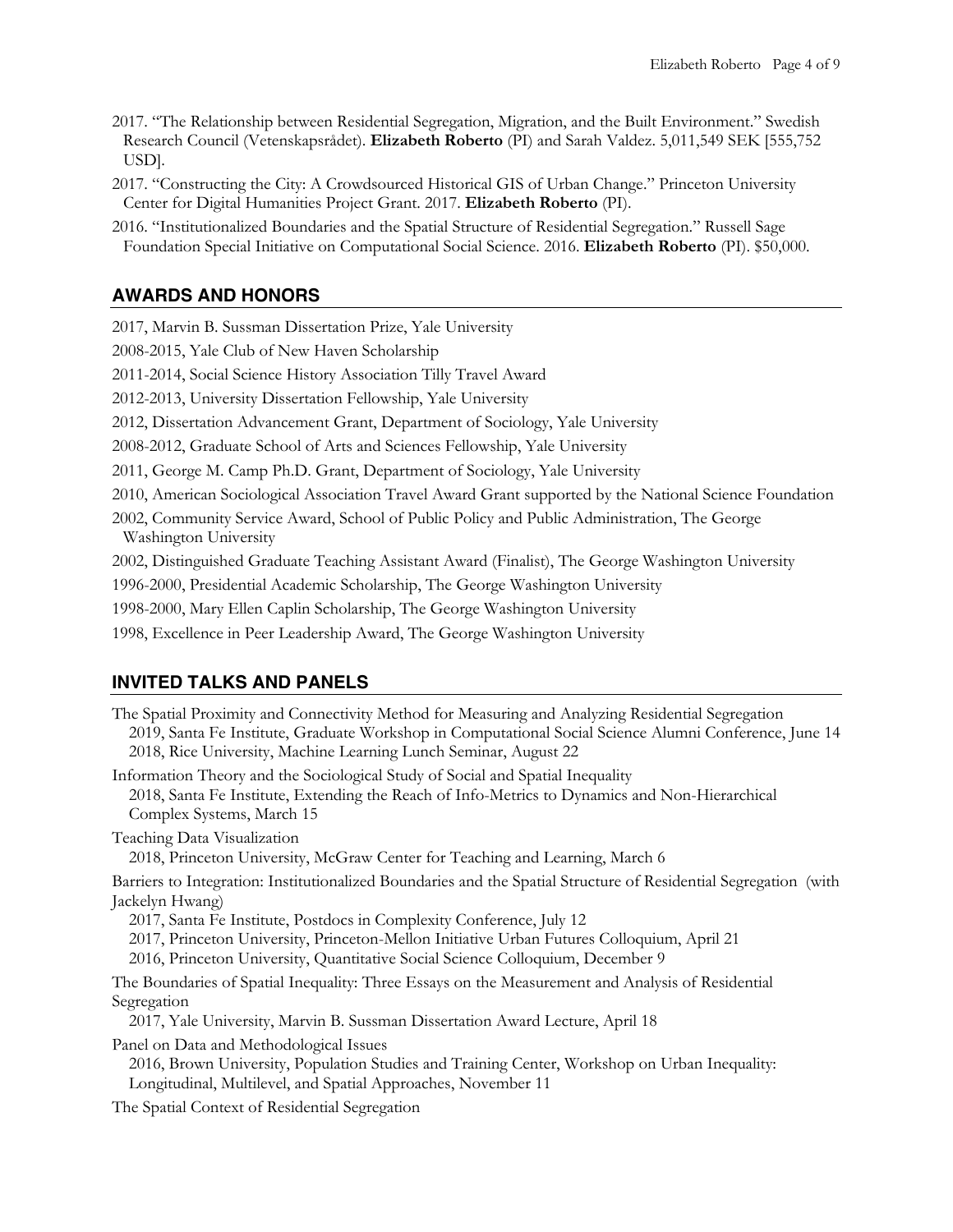2016, Texas A&M and Rice University, Innovations in the Measurement and Analysis of Racial Segregation, September 16 (Featured Speaker)

- The Divergence Index: A New Measure of Inequality and Segregation 2016, Texas A&M and Rice University, Innovations in the Measurement and Analysis of Racial Segregation, September 16 (Featured Speaker)
- The Local Dynamics of Residential Segregation and Violent Crime 2016, The Rockwool Foundation (Copenhagen, Denmark), June 7
- The Other Side of the Tracks: Spatial Boundaries and Residential Segregation in U.S. Cities 2016, Princeton University, Postdoctoral Seminar Series, May 19

 Closer to Guns, Closer to Crime: The Role of Street Gangs in Facilitating Access to Illegal Guns (with Andrew V. Papachristos and Anthony A. Braga)

 2016, Russell Sage Foundation, The Underground Gun Market: Implications for Regulation and Enforcement, April 29

Spatial Boundaries and the Local Context of Residential Segregation

2016, Penn State University, Population Research Institute, April 12

2016, Princeton University, Department of Sociology, February 15

- 2015, Columbia University, Networks and Time Workshop, September 24
- 2015, Santa Fe Institute, July 1
- 2014, Princeton University, Theorodology Workshop, December 4

The Resolution of Residential Segregation in U.S. Cities

2014, Fairfield University, Sociology Department, April 29

### **PRESENTATIONS**

 Barriers and Boundaries: Built Environments, Meaning-Making, and Race-and-Income Segregation (with Elizabeth Korver-Glenn and Leah Binkovitz)

2021, American Sociological Association Annual Meeting

 Constructing Segregation: Examining Social and Spatial Division in Road Networks with Community Detection Algorithms (with Maria Riolo)

2020, Population Association of America Annual Meeting

The Spatial Structure and Local Experience of Segregation (with Elizabeth Korver-Glenn)

2019, American Sociological Association Annual Meeting

2018, American Sociological Association Annual Meeting

2018, Population Association of America Annual Meeting

The Spatial Proximity and Connectivity Method for Measuring and Analyzing Residential Segregation 2018, American Sociological Association Annual Meeting

2018, Population Association of America Annual Meeting

 Gentrification and the Changing Structure of Segregation: Decomposing Segregation by Race, Class, and the City-Suburb Divide (with Jackelyn Hwang, Jacob Rugh, and Francine I. Stephens)

2019, Population Association of America Annual Meeting (presented by Jackelyn Hwang)

2018, Annual Meeting of the Social Science History Association

The Divergence Index: A Decomposable Measure of Segregation and Inequality

2017, American Sociological Association Annual Meeting

 2017, Meeting of the International Sociological Association Research Committee on Social Stratification and Mobility (RC28)

2017, Annual Meeting of the International Network of Analytic Sociologists

- 2016, Princeton University, Theorodology Workshop
- 2015, ASA Methodology Section Mid-Year Meeting

The Other Side of the Tracks: Measuring the Impact of Spatial Boundaries on Residential Segregation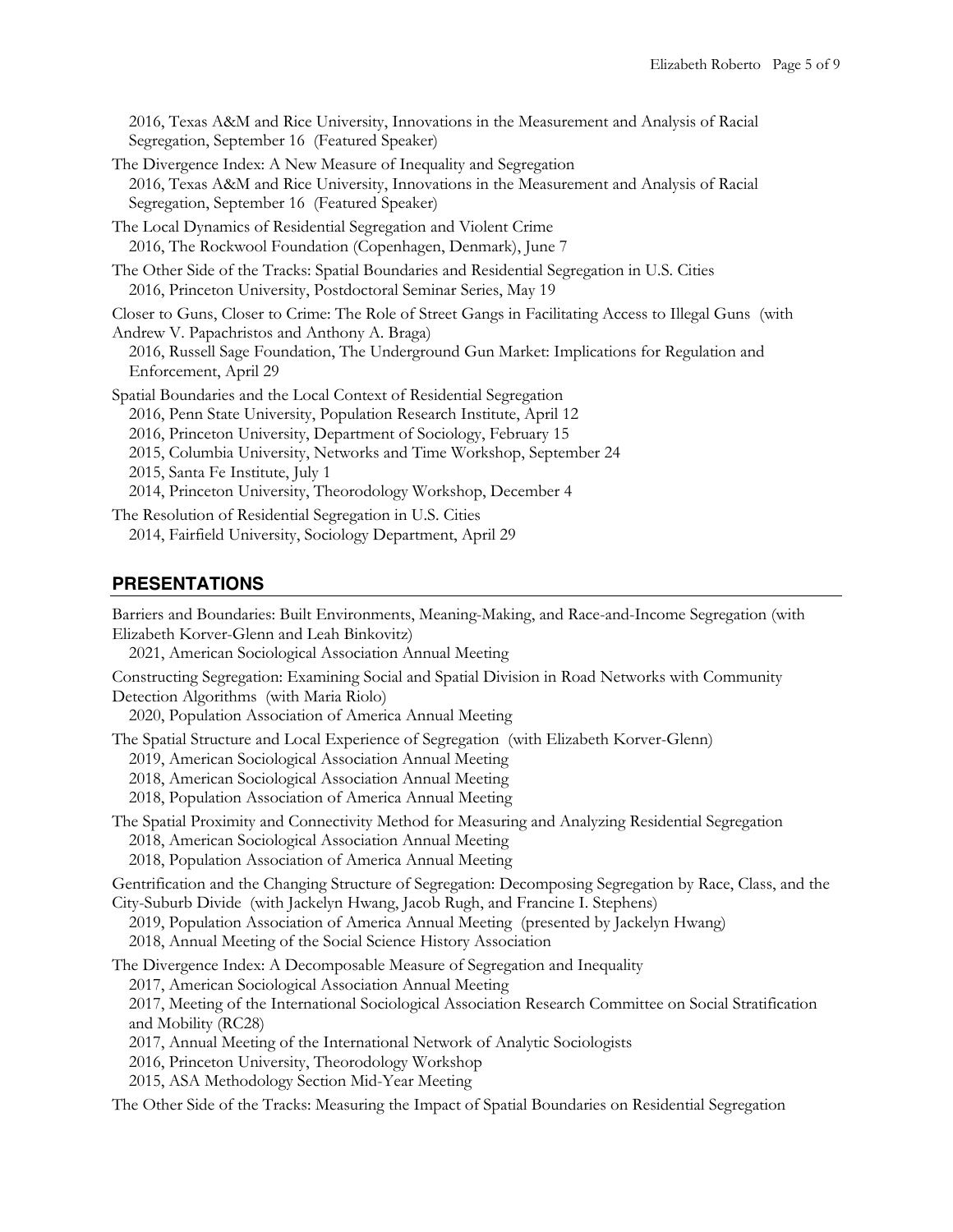- 2017, Population Association of America Annual Meeting
- 2017, ASA Methodology Section Mid-Year Meeting

 Barriers to Integration: Institutionalized Boundaries and the Spatial Structure of Residential Segregation (with Jackelyn Hwang)

- 2017, Population Association of America Annual Meeting
- 2016, American Sociological Association Annual Meeting

 Urban Transformations and the Changing Structure of Segregation in the 21st Century (with Jackelyn Hwang and Jacob Rugh)

- 2017, American Sociological Association Annual Meeting
- 2017, Population Association of America Annual Meeting

Spatial Boundaries and the Local Context of Residential Segregation

- 2015, Annual Meeting of the Social Science History Association
- 2015, American Sociological Association Annual Meeting
- 2015, Annual Meeting of the International Network of Analytic Sociologists
- 2015, Population Association of America Annual Meeting
- The Spatial Context of Residential Segregation
	- 2016, American Sociological Association Annual Meeting
	- 2014, American Sociological Association Annual Meeting

 The Local Dynamics of Residential Segregation and Violent Crime 2016, Annual Meeting of the Social Science History Association 2016, Population Association of America Annual Meeting

 Deference, Defiance, and the Dynamics of Status Hierarchies 2016, Annual Meeting of the International Network of Analytic Sociologists

 The Resolution of Residential Segregation in U.S. Cities 2013, Annual Meeting of the Social Science History Association 2014, American Sociological Association Annual Meeting

 A Counterfactual Geography of Spatial Boundaries and Residential Segregation 2014, Annual Meeting of the Social Science History Association

Generations of Change: A Historical Geography of New Haven, CT

- 2013, American Sociological Association Annual Meeting
- 2013, Center for Comparative Research Graduate Student Conference, Yale University
- 2012, Yale University Center for Comparative Research Workshop
- 2011, Annual Meeting of the Social Science History Association

2011, Frontiers of Comparative Sociological Research Conference, Yale University

 The Emergence of Status Hierarchies: An Agent-Based Replication of Gould's Formal Model 2011, Santa Fe Institute Graduate Workshop in Computational Social Science Modeling and Complexity 2009, Applied Social Research Workshop, Yale University

 The Interaction of Individual Preferences and Economic Differentials in the Generation of Racial Segregation: An Agent-Based Model

2011, Population Association of America Annual Meeting

- 2011, Annual Meeting of the Eastern Sociological Society
- 2010, International Sociological Association World Congress in Gothenburg, Sweden
- 2010, Center for Research on Inequality and the Life Course Workshop, Yale University

### **TEACHING EXPERIENCE**

 Data, Ethics, and Society, Undergraduate (Fall 2021, Spring 2020, Spring 2019) 2018-present, Assistant Professor, Department of Sociology, Rice University Research Methods, Undergraduate (Spring 2022)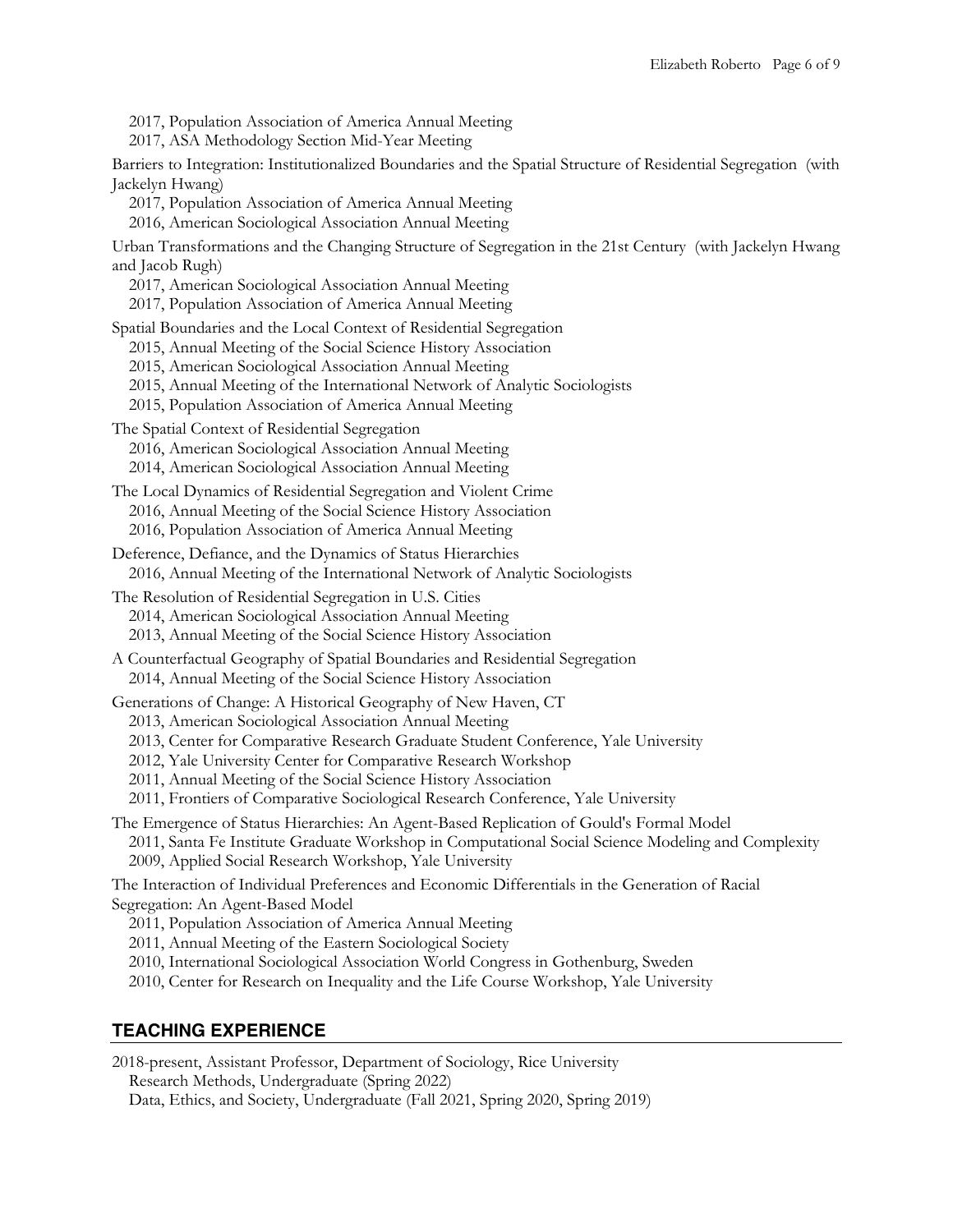Independent Study, Graduate (Fall 2021: Katie Turner) Master's Thesis Seminar, Graduate (Fall 2020) 2017-2018, Lecturer, Department of Sociology, Princeton University Spatial Analysis in the Social Sciences (Spring 2018) Simulating Social Processes: An Introduction to Agent Based Modeling in the Social Sciences (Fall 2017) 2012-2015, Workshop Instructor, Yale University, Center for Science and Social Science Information. Advanced R (March 2015, November 2013) GIS for the Social Sciences (April 2013, October 2014) Data Visualization (November 2013) Data Visualization in R (April 2015, November 2014, November 2012) Writing Papers with Data (March 2013) 2014, Instructor, Yale University Introduction to Agent Based Modeling, a one-day workshop sponsored by the Center for Research on 2012, Instructor, Yale University, Associates in Teaching Program Spatial Analysis in the Social Sciences, Graduate/Undergraduate (Fall 2019) Designed and taught computing and data analysis workshops including: Introduction to R (February 2012, October 2014, February 2014, September 2013) Intermediate R (October 2012) Introduction to Spatial Analysis in R (April 2014) Introduction to High Performance Computing at Yale (March 2014) Introduction to SAS (April 2012) Inequality and the Life Course (March 2014)

- Simulating Social Processes: An Introduction to Agent Based Modeling in the Social Sciences (Spring 2012) [co-taught with Richard Breen]
- Methods of Inquiry, Sociology (Fall 2011, Fall 2012) Applied Quantitative Analysis, Global Affairs (Fall 2013) 2011-2013, Teaching Fellow, Yale University Survey Methods, Sociology (Spring 2012)
- Research Methods and Applied Statistics, Public Administration (Fall 2001, Spring 2002) Public Budgeting, Revenue & Expenditures, Public Administration (Spring 2002) 2001-2002, Lab Instructor, The George Washington University

# **GRADUATE RESEARCH GROUPS**

2019-present, Co-Director, Spatial Processes and City Environments (SPACE), Rice University

# **ADVISING**

 Ph.D. Advising Asia Bento (Committee Member, Rice University, Sociology) Phylicia Lee Brown (Committee Member, Rice University, Sociology) Alex Priest (Committee Member, Rice University, Sociology) Omer F. Sozbir (Committee Member, Rice University, Economics) M.A. Thesis Advising

 Alex Priest (Co-Advisor, Rice University, Sociology) Katie Turner (Co-Advisor, Rice University, Sociology) Asia Bento (Committee Member, Rice University, Sociology) Leah Binkovitz (Co-Advisor, Rice University, Sociology)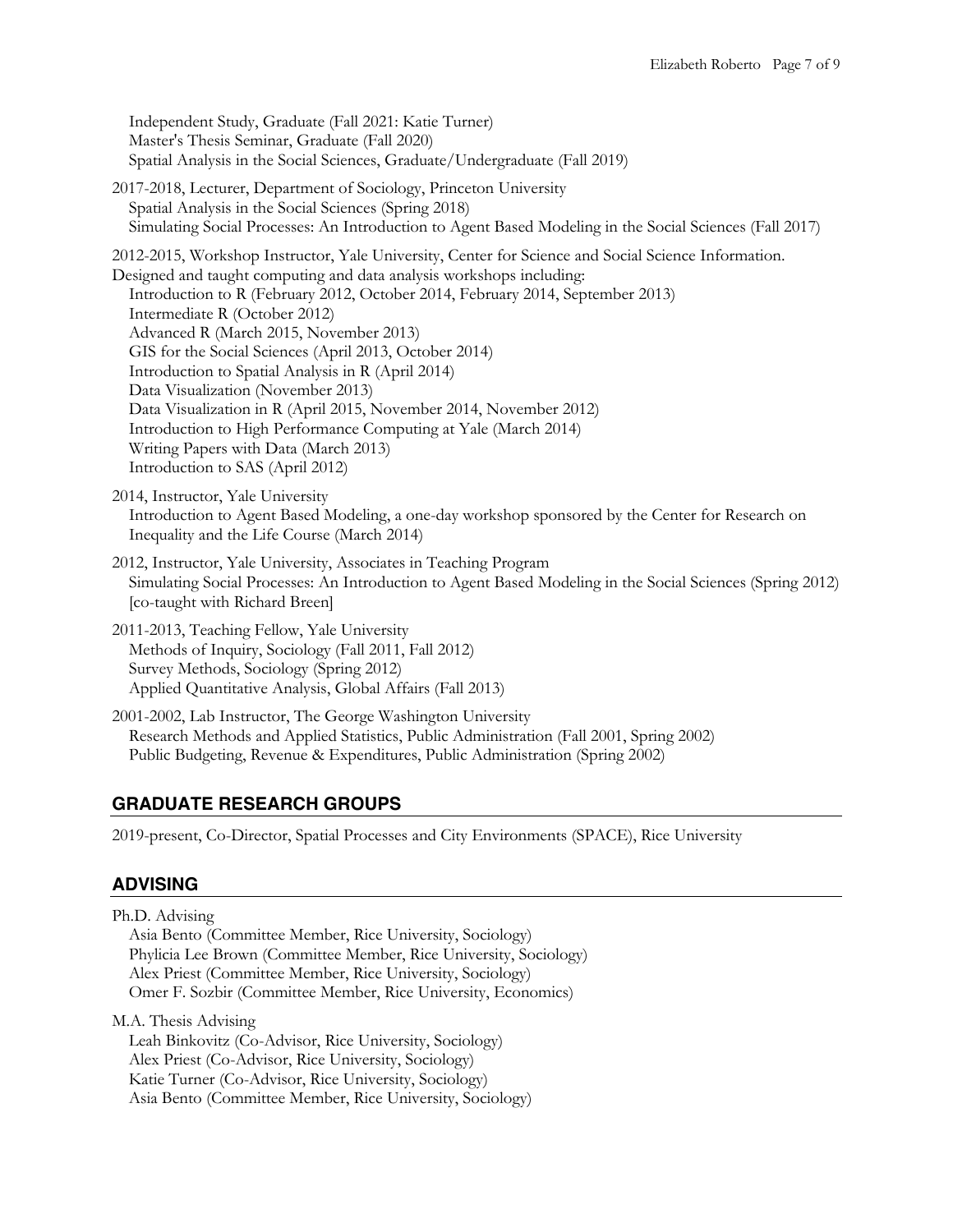Phylicia Lee Brown (Committee Member, Rice University, Sociology)

Undergraduate Thesis Advising

 Grace Miles (Advisor, Princeton University, Sociology) Ryan McCarthy (Advisor, Princeton University, Sociology) Casey Swezey (Advisor, Princeton University, Sociology)

### **PROFESSIONAL RESEARCH EXPERIENCE**

2012-2015, Research Consultant, Center for Science and Social Science Information, Yale University

 2002-2008, Presidential Management Fellow and Research Analyst (GS-13), Bureau of Transportation Statistics, U.S. Department of Transportation, Washington, DC

 2004, U.S. Government Accountability Office (GAO), Physical Infrastructure Team 2003, The Brookings Institution, Metropolitan Policy Program Completed the following professional development appointments:

 The Ethics Resource Center (2002); The Public Education Network (2001-2002); DC VOICE (2001); Join Hands Day, Inc. (2000-2001) 2001-2002, Research and Evaluation Consultant

### **UNIVERSITY AND PROFESSIONAL SERVICE**

#### **Board Member**

 International Network of Analytic Sociologists (2015-present) Frontiers in Built Environment – Urban Science (Editorial Board, Review Editor: 2017-present) International Sociological Association Research Committee on Rational Choice (2010-2014)

#### **Reviewer**

 American Sociological Review (2018, 2019, 2020) American Journal of Sociology (2017) Demography (2012, 2014, 2016, 2018, 2019) Social Science Research (2014, 2015) Annual Review of Sociology (2019) Socius (2015) Sociological Methodology (2020) Social Forces (2018) Social Science and Medicine (2013, 2014)

American Journal of Sociology (2017) Urban Studies (2016)

### **Conference Service**

 Discussant, Innovative Approaches to Segregation/Mobility, 2021 Population Association of America Annual Meeting

Sociological Association Annual Meeting Discussant, Causes and Consequences of Housing Instability and Gentrification, 2019 American

Sociological Association Annual Meeting Discussant, Computational Demography, 2019 Population Association of America Annual Meeting

Discussant, Neighborhood Effects and Inequality, 2019 Population Association of America Annual Meeting

- Session Organizer and Chair, Residential Mobility and Segregation, 2018 Population Association of America Annual Meeting
- Session Organizer and Chair, Residential Inequality: Stability and Change, 2018 Population Association of America Annual Meeting
- Discussant, Space, Neighborhoods, and Power, 2018 Annual Meeting of the Social Science History Association

Association<br>Discussant, Urbanization and Urban Change, 2015 Population Association of America Annual Meeting Discussant, Social Networks, 2015 American Sociological Association Annual Meeting

### **Professional Service**

 Grant Application Reviewer, Data Sciences Institute, University of Toronto, November 2021 Award Committee Member, 2019 Robert K. Merton Award, International Network for Analytical Sociologists